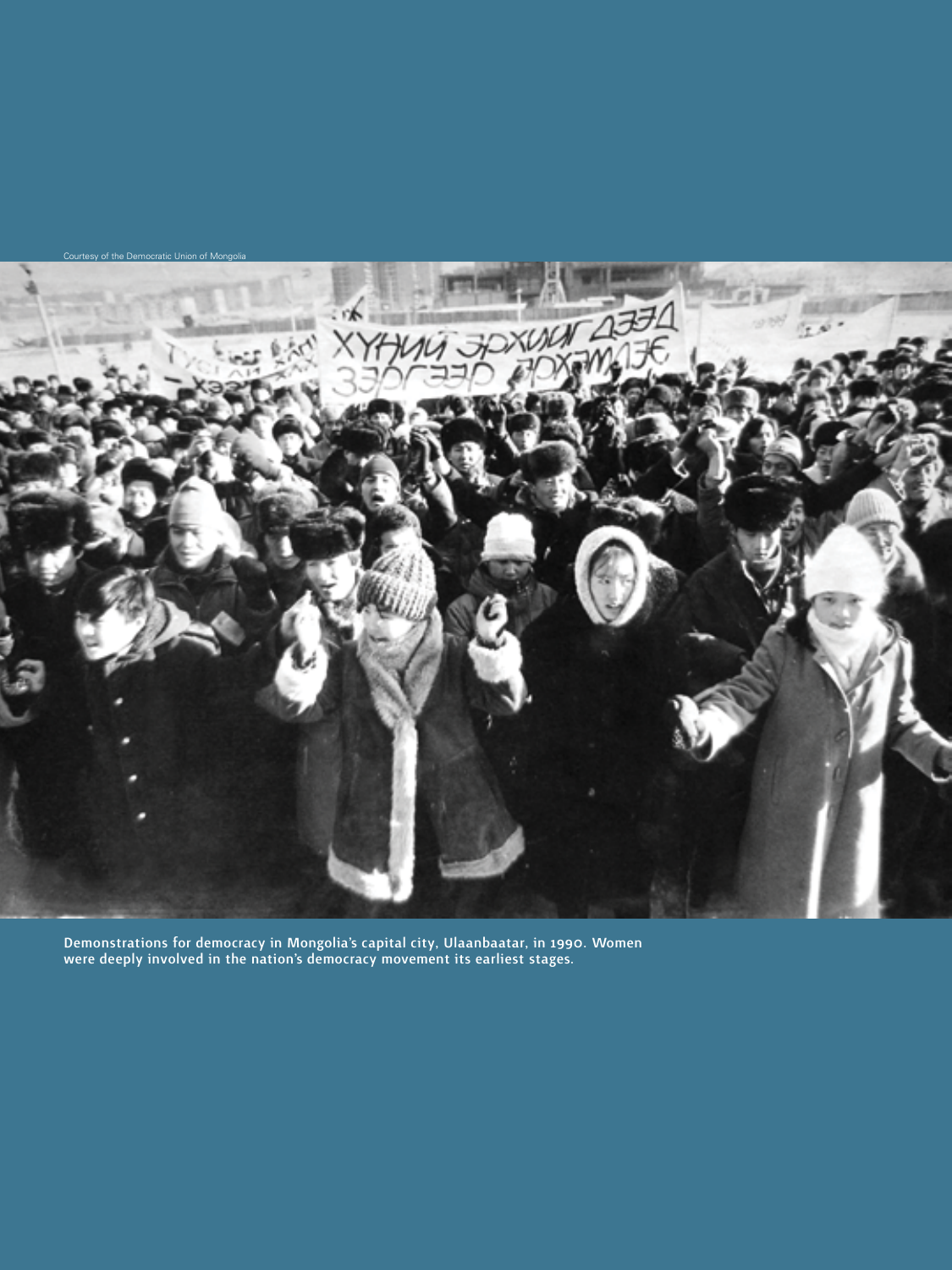# The Secret Driving Force Behind Mongolia's Successful **Democracy**

BY OYUNGEREL TSEDEVDAMBA

Wenty-five years after Mongolia's first free and democratic election, the country is com-<br>memorating the peaceful revolution that radically changed this country. Throughout these<br>celebrations, we are reflecting on both the memorating the peaceful revolution that radically changed this country. Throughout these celebrations, we are reflecting on both the result of the changes of the past 25 years and the means by which those changes occurred. Not only are Mongolians marking the occasion, the nation is finally being heralded by the international community as an example of peaceful democratization. In my role as a member of the State Great Hural (parliament) of Mongolia, I am often asked, "How did you manage to do it?" Or, less frequently now, "How did we never notice Mongolia's democracy before?" Hearing these queries so frequently prompted me to seriously reflect upon the process by which Mongolia transformed from a Soviet satellite state into a robust and thriving democracy.

The harsh winter of 1989-1990 was a critical juncture in my country's history. It was too cold for any foreign reporters to come here and witness first-hand Ulaanbaatar's demonstrations. Peaceful, modest demonstration started on December 10, 1989, at the Youth Square of Ulaanbaatar to celebrate International Human Rights Day, and to announce the birth of the new non-communist movement "Democratic Union of Mongolia." The demonstrations grew bigger and filled the square by mid-January. Mongolia's weekend used to be only one day—Sunday—and the demonstrations took place almost every Sunday from January through May.

 There was no bloodshed, no windows broken, and not even a fist fight during those frigid Sunday demonstrations for democracy. The media all too frequently overlook the dog that didn't bark in favor of reporting on the rabid dog that bites; Mongolia's peaceful demonstrations would not make for catchy headlines, and thus were neglected by international media in favor of splashier events elsewhere. Mongolia's democracy rallies and events happened at the same time as

 *Oyungerel Tsedevdamba is a member of the State Great Hural (Parliament) of Mongolia.*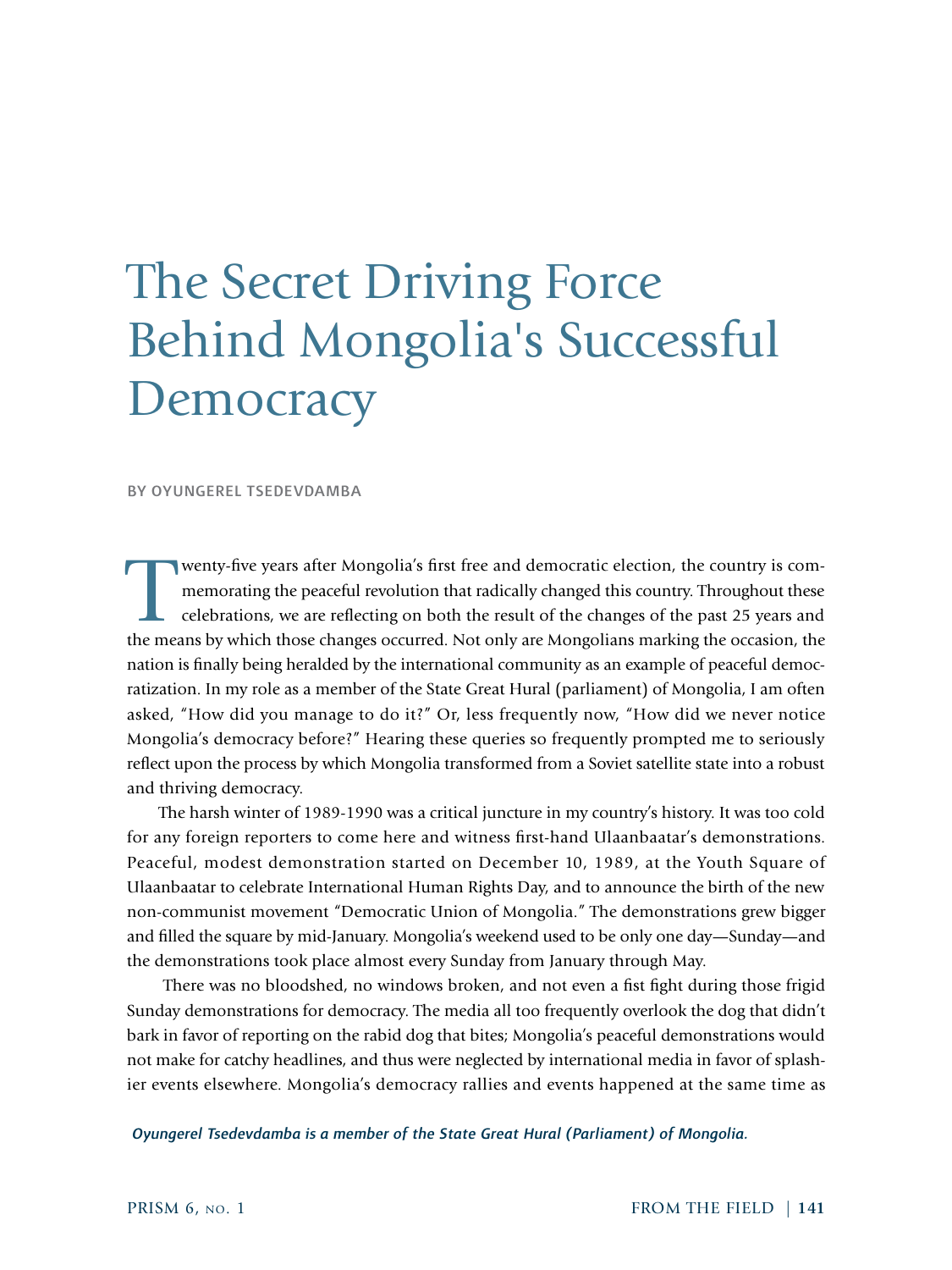protests were coming to a head in Eastern Europe. The international press was focused on Eastern Europe, leaving Mongolians to the process of demanding and constructing our own democracy.

Mongolia's successful transition, though overlooked until recent years, has profound implications for the international community. When I escorted high-level government, NGO, and media representatives from Myanmar during a recent visit to Mongolia, I was asked many questions regarding issues that we take for granted. As the head of the Mongolian-Myanmar parliamentary group, I extended my best wishes to the Myanmar people's effort to reform their country into a thriving democracy. I further promised to share my knowledge and experience whenever asked. As the head of the Mongolia-Kyrgyzstan Intergovernmental Committee, I also had a chance to share our stories with Kyrgyz politicians who have bold aspirations to change their country peacefully and successfully "like Mongolia."

Compared with many post-communist Central Asian countries, and even some Eastern European countries—most notably Russia—Mongolia's public is the least nostalgic about the past communist years. According to the Sant Maral Foundation, an independent polling nongovernmental organization (NGO), over 90 percent of the Mongolian public voted "No" every quarter for the past 25 years when asked, "Do you regret that Mongolia chose democracy in 1990?" This is the highest level and the most consistent national consensus among other regular, repetitive questions that Sant Maral asks in its quarterly polls. From the family point of view, it means that almost every family in Mongolia which was the world's second communist country after Russia (the USSR) less than a century ago—appreciates the democratic choice that the nation made.

Why is this important? It is a big responsibility for Mongolia to act as a democratic model to those countries that aspire to be "like Mongolia." We must critically examine our democratic history and share that experience frankly so that other countries are not lulled into thinking that democracy is easy to achieve. We should tell the full truth about the open and hidden forces that led to our success. Mongolia's new political parties, its activist student leaders, our non-communist associations, and our high level decisionmakers were the key driving forces behind Mongolia's peaceful transition to democracy. But these groups alone cannot explain Mongolia's transformation; women have also played an integral part in Mongolia's democratic history.

## Ladies with Pigs and Horses

It is at times hard to believe Sant Maral's numbers—after all, Mongolians refer to the transition to democracy and a market economy as "the hard years." Even politicians use this term in their election campaigns, while Mongolian journalists can expect to use the phrase hundreds of times over the course of their careers. It has become a trope when speaking about the transition away from communism.

As Mongolia made its economic transition from a centrally planned socialist economy to a market economy, and a political transition from one-party communist party rule to multiparty democracy, all the consequences of this rapid simultaneous transition fell upon our citizens in the hardest way. The first result of disconnecting Mongolia from communism was to reorient our national economy—meaning that we severed the ties that brought Soviet assistance and trade. Our state budget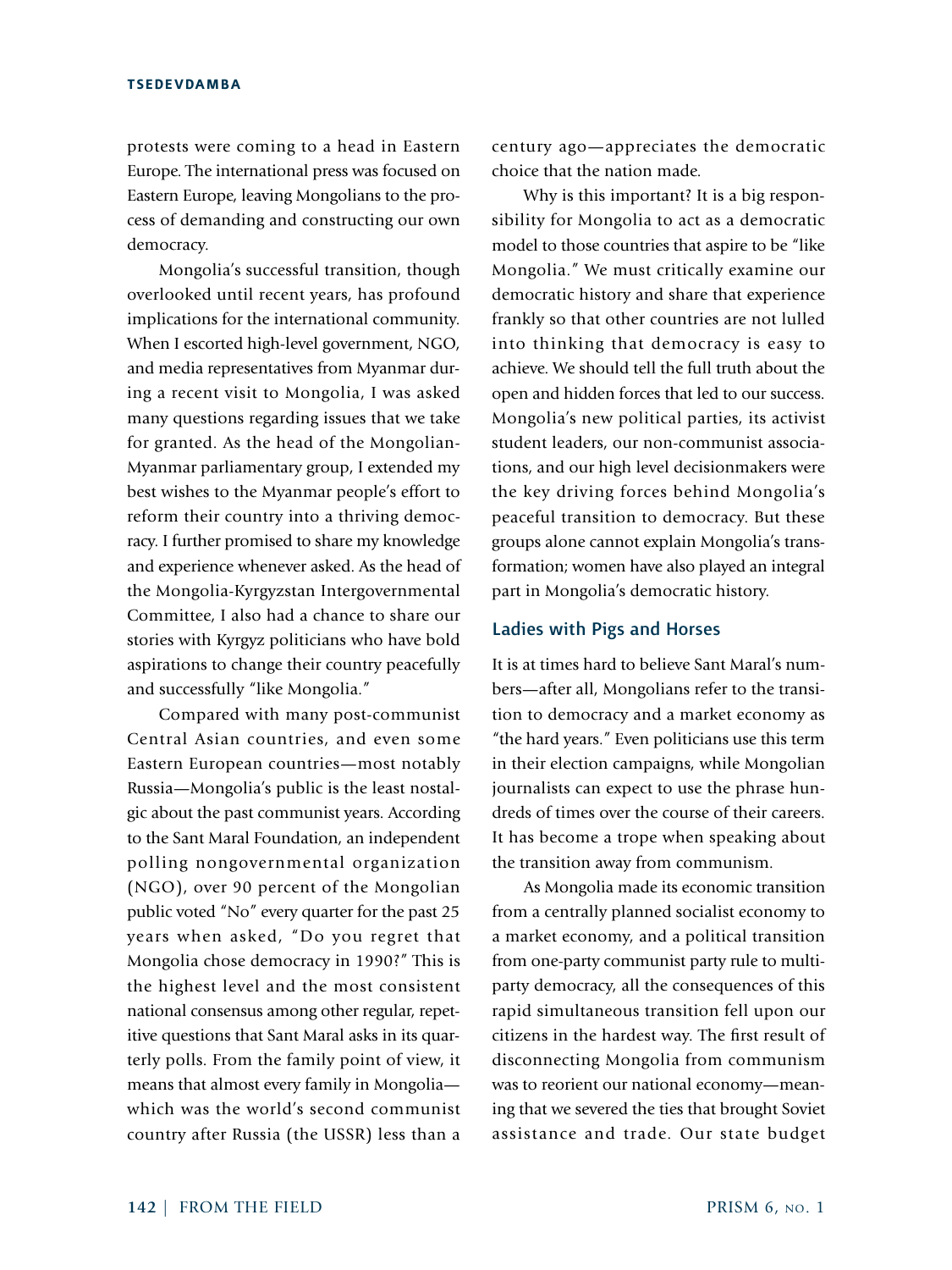collapsed; we lacked the ability to pay the salaries of thousands upon thousands of people. At the same time, higher education and many health services stopped being free. The effects of these changes were seen even in stores, where shelves were empty of everything but salt. Given the hardships our people faced, nostalgia about our communist past could have surged. But it did not. Mongolians agreed with then President Ochirbat's call, "to tighten our belts," and proceed further with democratic changes and the development of a market economy. President Ochirbat's "tighten our belts" formula is a very familiar phrase used by almost all fathers and mothers when family food is scarce. In addition, there was another valuable proverb widely circulating: "It is better to suffer at your own right than to live plentiful under someone else's power." Democracy and the market economy offered a simple herder not only the freedom to speak his or her mind, but also the freedom to own sheep and horses, as many as he or she could herd. Compared to the communist ban on all private property, including herds that exceeded six sheep per family, the market economy opened the door for herder families as wide as the steppe grasslands. However, families still had to go through immediate economic hardships first.

At least one of every two working persons in an average family either became unemployed or was forced into early retirement on a miniscule pension by mid-1992. Construction and investment on any new building project came to a standstill. The engineers and technicians were the first to lose their jobs. As other offices cut their employment, women were the first to be fired or sent to early pension. If a woman raised four or more children, she was offered her pension at the age of 45 instead of the usual 55 years. During and after the transition, women consistently remain more unemployed than men. According to the National Statistical Information Service, the average percentage of women among the registered unemployed during the period 2000-2014 was  $54.48$  percent.<sup>1</sup>

The government of Mongolia, while seeing almost one-third of its less than one million person workforce become unemployed and witnessing the disappearance of goods from the stores, started issuing "foreign passports" to its citizens in early 1991. A foreign passport meant a Mongolian citizen could travel abroad—a right tightly guarded and controlled under communism. Suddenly, hundreds of thousands of Mongolian citizens had the freedom to travel abroad that they had not enjoyed since  $13<sup>th</sup>$  century, the time of Genghis Khan. The numerous Mongolians who sought their fortunes abroad would return with big bags of goods to sell in Mongolia. Those bags, due to their round shape and fully stuffed image, received the nickname "pig." And the men and women who did such trading and brought much needed goods and food to local stores were called "pig carriers." Among the first "pig carriers" were young people who couldn't find jobs after their graduation from schools, and women with life experience who had been "liberated" from the state workforce. Instead of being nostalgic about a state-provided salary, women went into trading, herding, farming, sewing, and opening new, private companies. Nobody counted them in the 1990s, and there was no official statistical data on how many women became "pig carriers." Of them, some switched to the official labor market as the economy improved, some became big business owners, but the majority of women remained small scale traders. In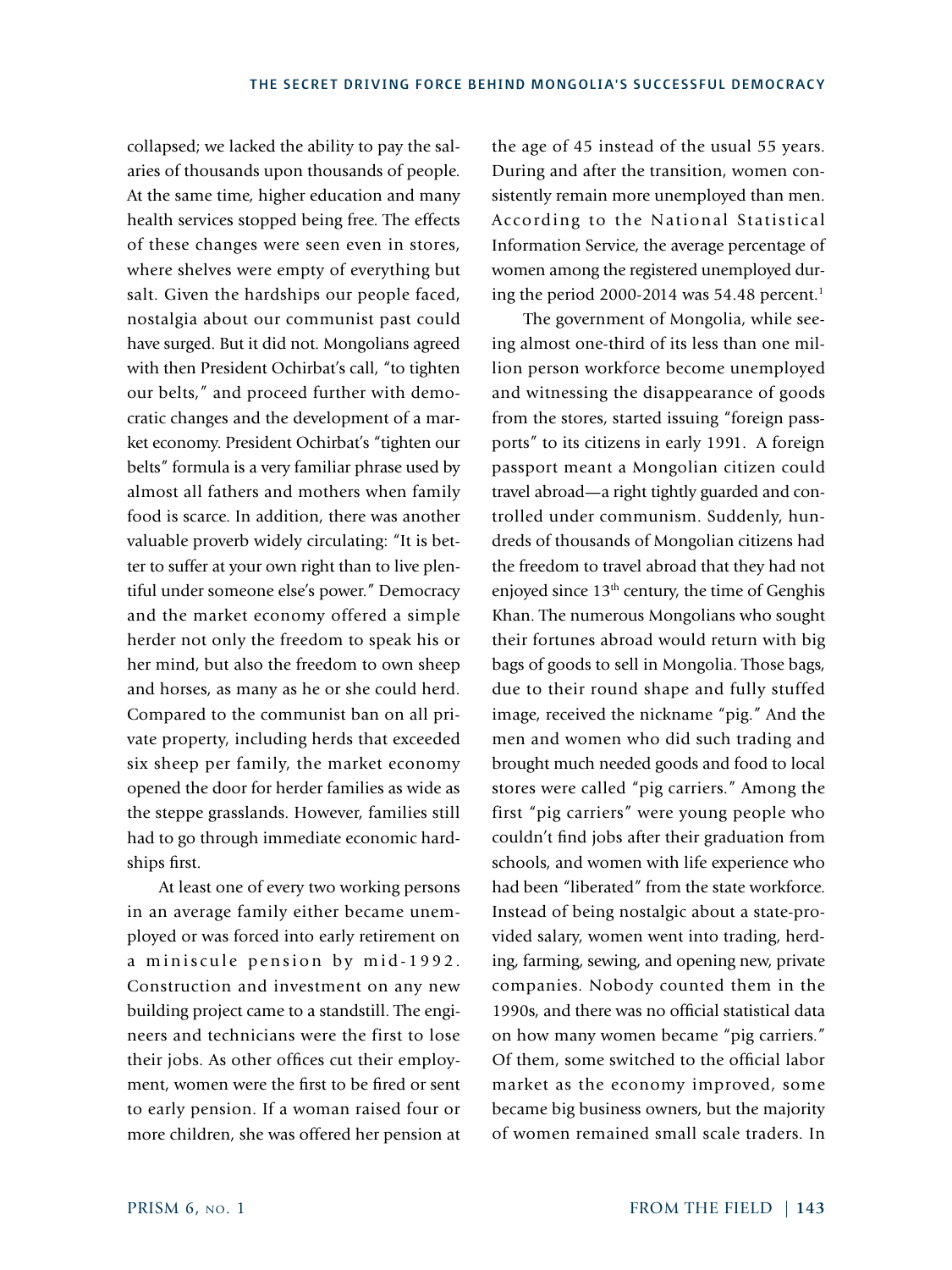2012, the Mongolian Parliament passed a law that allowed everyone who did not have an official work record during the 1990-2000 period to apply for a "10 years of employment" credit, so that those who are reaching the pension age would be eligible for a full pension based on employment of 25 years or more. "During 1990-2000, people were unemployed not because they were lazy, but because they worked day and night throughout the big shift without an official labor record," I argued in support of the new law before Parliament. When the law was implemented 552,000 people applied to register and 54.5 percent of them were women.<sup>2</sup>

Following the 1991 livestock privatization, where herding, after 32 years, again became a

family living rather than a state-owned communist cooperative, thousands of herder women became the major income earners for their families. Young pensioner women and recently fired women went into herding in order to raise the few animals that their children and relatives received thanks to privatization. Women on horseback rounded up their private animals, milked their cows, migrated from pasture to pasture, and fought through winter blizzards.

 Women, with unexpected dynamism and optimism, became the most resilient force during Mongolia's economic transition crises. Even when inflation reached 100-500 percent, women still managed to bring bread to their families, and their role in the family increased



Narantsetseg Baasan, a single woman living and making her way alone with her son by northern border of Mongolia (near Siberia) in Erdenebulgan soum, Huvsgul province.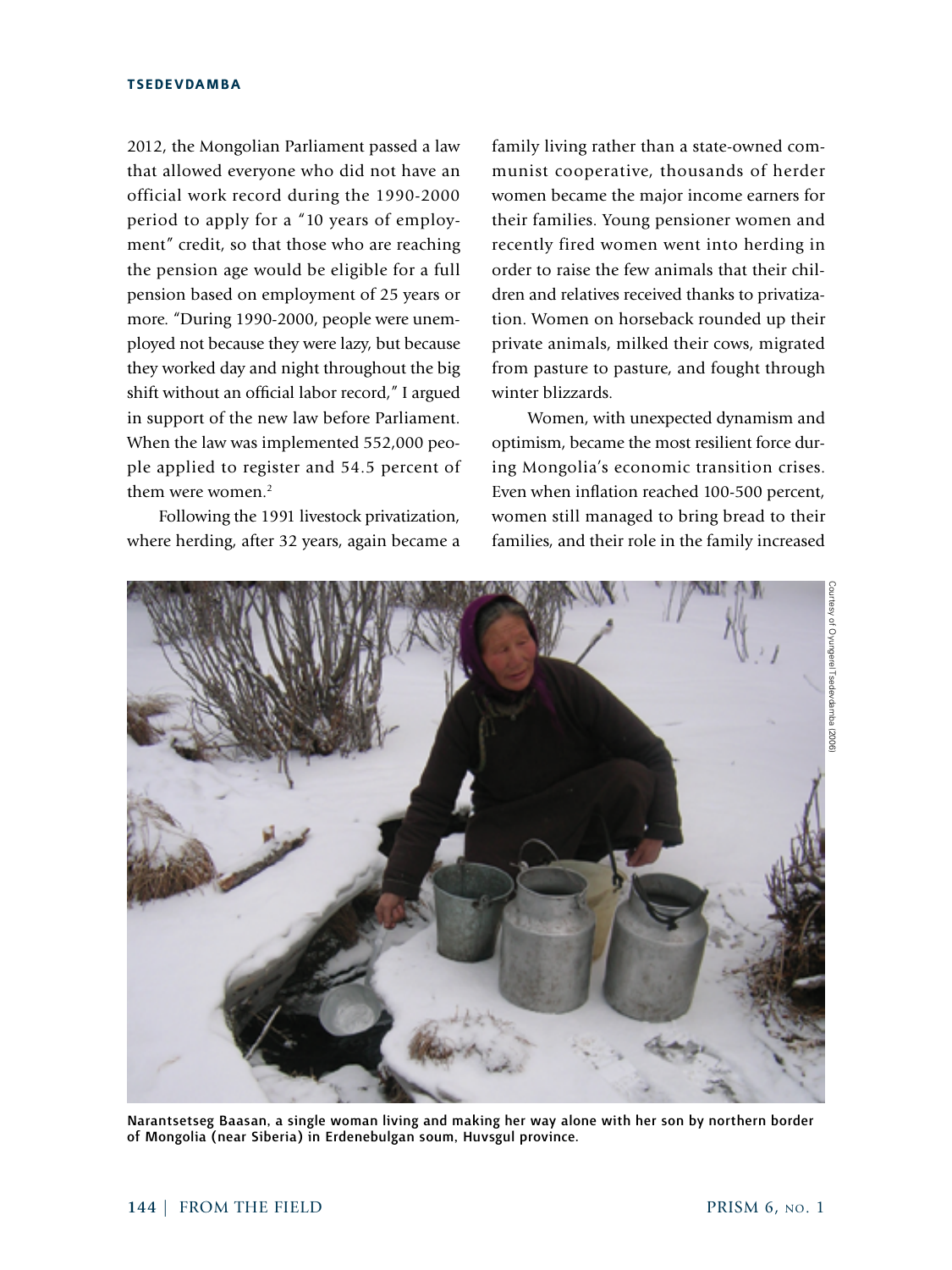significantly as a result. The number of single mothers skyrocketed during these years. Families fell apart as depressed, violent, and drunk men abused their wives. A new social term, "family headed by a woman," was introduced in social discussions. While the "head of family" was traditionally a man, the fact that the 14-15 percent of Mongolian families are consistently "led" by women has forced the Mongolian government to collect official statistical data on the gender of the "heads of families" since 2003. According to the National Statistical Information Service, 73-77.8 percent of 81,902-103,192 single "heads of families" were women during the period 2003-2014.3

Without women's active participation in Mongolia's economic transition, the prospects for Mongolia's democracy would have been much gloomier. Women worked hard to ensure their families were resilient amidst the sweeping changes. They were a critical force pushing society towards an overwhelming national consensus to further democratic transition throughout some of the most challenging stages.

## Peaceful Transition on Paper

When the Mongolian Democratic Union, the first ever non-communist movement in Mongolia, held a huge rally in mid-January 1990, over 100,000 Mongolians filled Sukhbaatar Square in front of Government House, holding various signs expressing their dreams about a new society. Of course "Democracy," "Human Rights," and "Freedom," were the most common and the loudest demands of the gatherers, but there was another famous symbol among them. It was Genghis Khan's portrait—but with an artistic, political twist.

I can still vividly remember that placard. It was a small blue and white sign. There was a frozen window depicted on it. Those who never lived in Mongolia prior to the vacuum window era, cannot imagine what a frozen window is. It means that ice is forming on the inside of a building's windows; opaque ice crystals spread across a window so that no one within can see out.

The famous sign depicted just such a frozen window, and on it was a human hand called "democracy" wiping away the window's ice so that from within one could just make out the face of Genghis Khan—Mongolia's great hero and law-giver, whom the communists had tried to erase from the public memory. Even to utter his name was a crime.

The sign exactly described the feelings of the Mongolian people of that time. Finally, we did not have communist censorship of our media, culture, literature, movies, and holidays. We were wiping aside a frigid past that had obscured our traditions. The search for a new national identity for the new non-communist Mongolia had begun.

As the country moved toward ever more rapid transition, it required an enormous amount of intellectual work, writing, translating, speaking, and reporting. Translations about democracies and market economies were needed, new laws had to be enacted, new standards, norms, and guidance had to be drafted and advocated, new songs needed to be sung…if we truly wished to create a new democratic society through peaceful means. Free print media and the newly free radio and television channels carried all manner of information to assure that citizens kept up with the rapid changes.

During this busy period women overwhelmingly carried the burden of the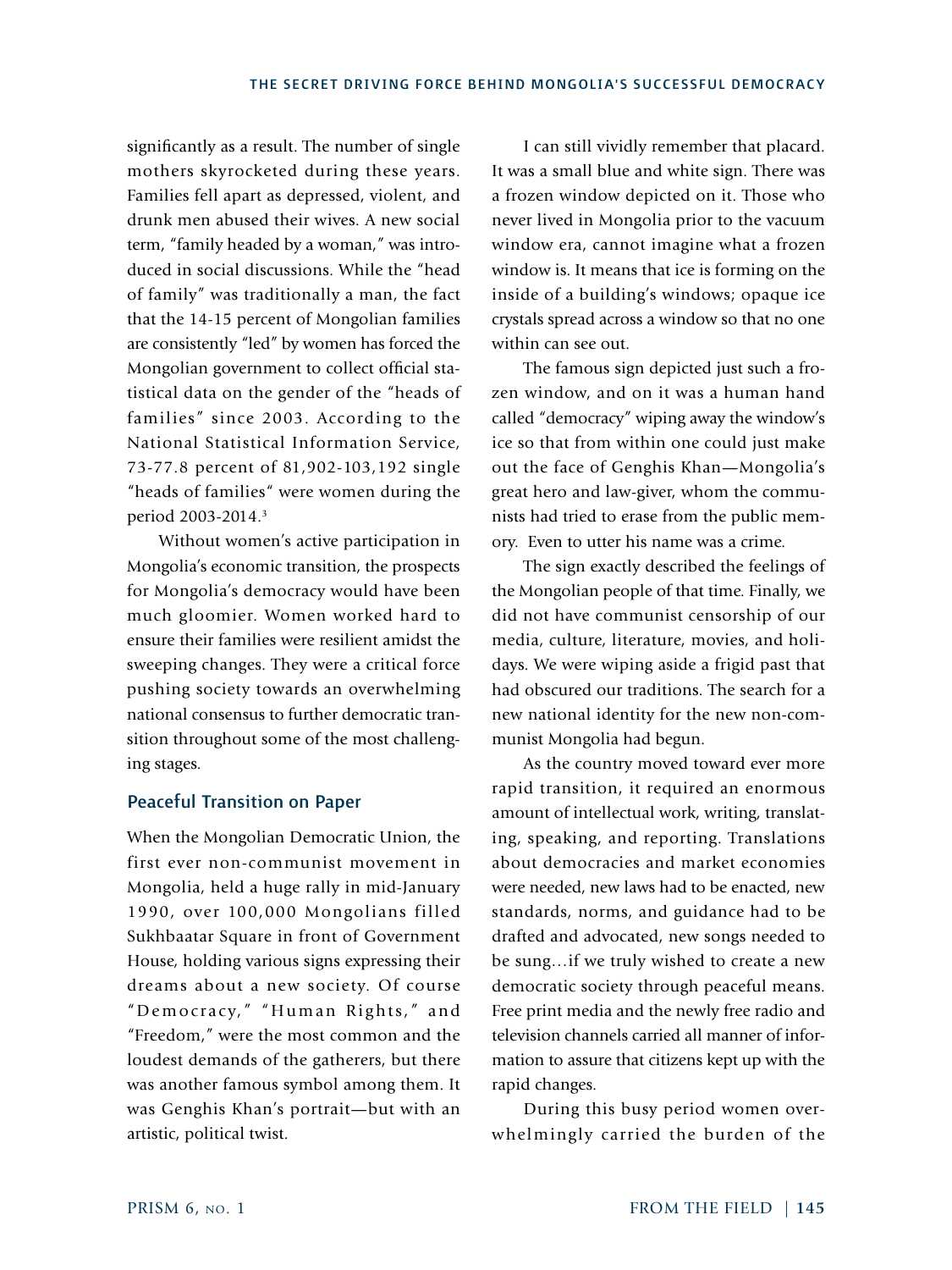paperwork of transition by their enormous capacity to learn, adapt, and get things done on time. However, the salaries of teachers, cultural workers, lawyers, and doctors experienced a free fall during the early years of democracy that caused the majority of the male workforce in these sectors to quit their positions in favor of work in the rapidly expanding private sector. Today Mongolia's biggest gender gap exists in politics, mining, education, and health; in the first two sectors males are dominant, while women comprise 75.8 percent and 81.4 percent of the education and health sectors, respectively.4

When we look back at the changes we made in our laws, almost all of them had hardworking women in the project teams. They were modestly named as advisers, vice-directors, assistants, or officers—their bosses were almost always men. But women learned foreign languages earlier than their male counterparts; they completed new schooling while having babies; and they devoted their time to studying solutions to our pressing problems. Without Mongolia's new class of writing and drafting women, Mongolia's new laws, rules, and regulations could not have come out in such numbers as they have over the past 25 years.

Women have continued to play a prominent role in Mongolia's intellectual landscape. Today, in Mongolia's biggest bookstores, books by women authors dominate the best seller lists. In cinemas, women produce movies equally with those of men. In civil society, the longest serving, most passionate activists and leaders are women. Indeed, nearly 90 percent of civil society leaders are women. In public media, 6 of 11 daily newspaper Editors-in-Chief and a majority of journalists are women.<sup>5</sup>

Shortly after I was elected President of The Democratic Women's Union—the women's organization of the Democratic Party of Mongolia—in spring of 2011, I was invited to a women's rights day gathering at the Buyant-Ukhaa Sports Palace in Ulaanbaatar. I was seated among 10 honorable male guests; they were all elected officials from the Democratic Party (DP). The 6,000 seats of the sports hall were filled with women who actively worked for the Democratic Party's political campaigns—many for the past 25 years. I was given only two minutes to speak to the audience.

 "Do you see these gentlemen?" I began my speech as loudly as I could. "Please raise your hand if you worked at least once to get these gentlemen elected?" All raised their hands.

"If you worked twice for the election campaign in support of the DP, please raise both of your hands!" I called out. All raised two hands.

"If you worked for every democratic election campaign, please stand up," I announced. All 6,000 women stood up cheerfully shouting, "Yes!"

Then I turned to the male MPs elected from Ulaanbaatar; "If you don't approve a women's candidate quota in the election law, if our party turns down the women's quota like it did in 2007, we shall not work for you in the coming 2012 election campaign!" All the audience shouted, "Yes!"

The election law was changed soon after, and Mongolian women got their quota. For the first time the number of women elected to parliament reached 14.5 percent. It was a big jump compared to three percent in the previous parliament.<sup>6</sup>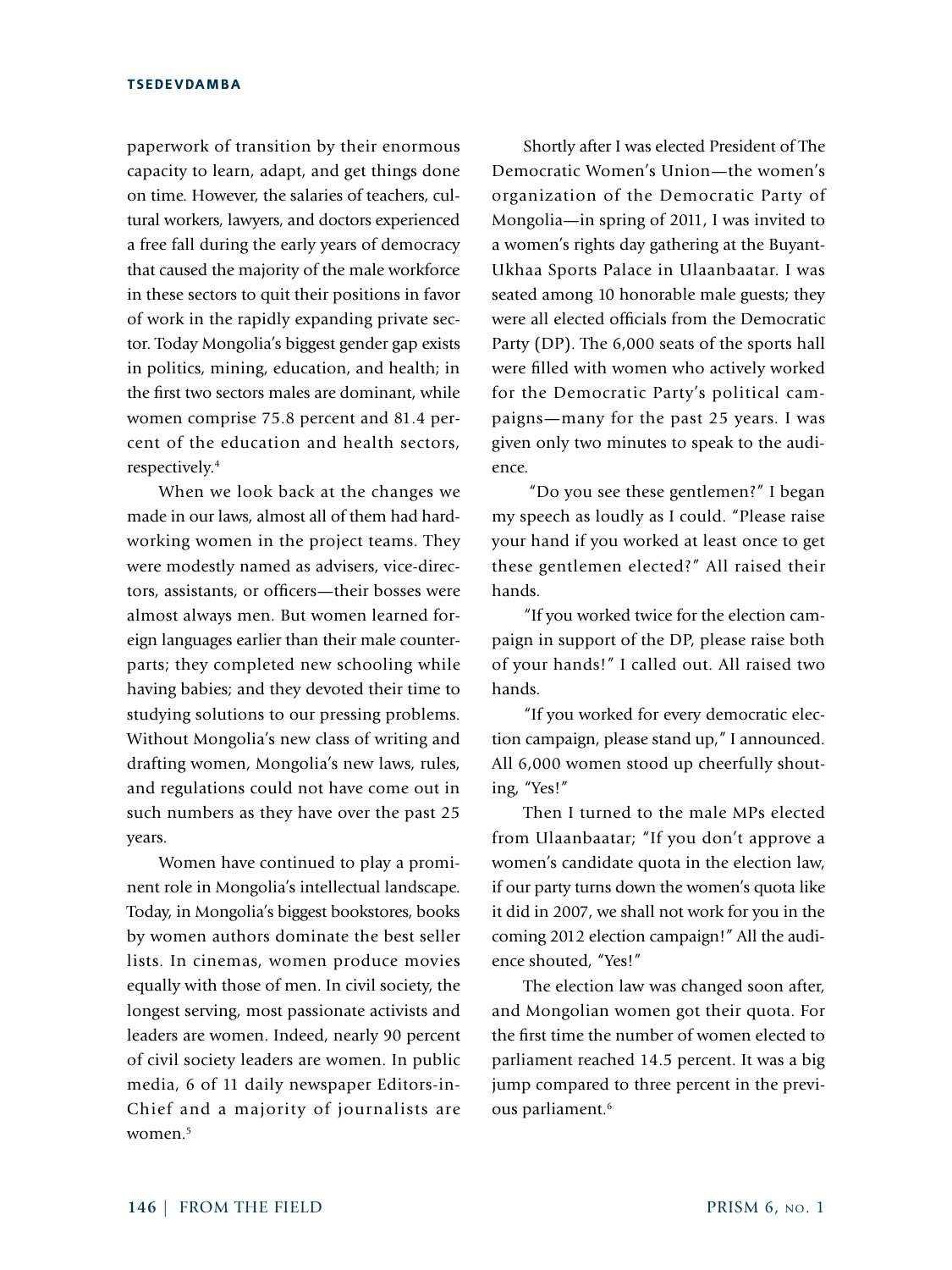Women from not only the Democratic Party, but from every political party are the biggest force in spreading campaign messages to the voters. The vast majority of election campaign staffs consist of women in the major parties. They write speeches. They draft press releases. They speak to voters door to door. They organize meetings and they work tirelessly during every election campaign and make sure the democratic process has ever deepening roots in Mongolian society.

## Freelancers and Watchdogs

Throughout the communist period, the only job provider was the state. The state sponsored all literature and all media. Even attorneys were state-provided people who did not serve as a defendant's independent attorney in a case. The state sponsored children's, youth, and women's organizations, the trade union, and the only legitimate communist party. In fact, the state budget delegated to the Central Committee of the former communist party exceeded the budget delegated to the entire education sector of the government. The communist party tax was the highest tax a party member would pay per month, and because of the party's economic interest, every highlypaid employee of a state job was required to be a party member.

When communism fell, the state stopped its sponsoring role for most of public life. Democracy leaders demanded that the state end its involvement in social affairs. New laws on advocacy and NGOs were passed in 1997 allowing citizens to operate independently



A Democratic Women's event in 2011, Ulaanbaatar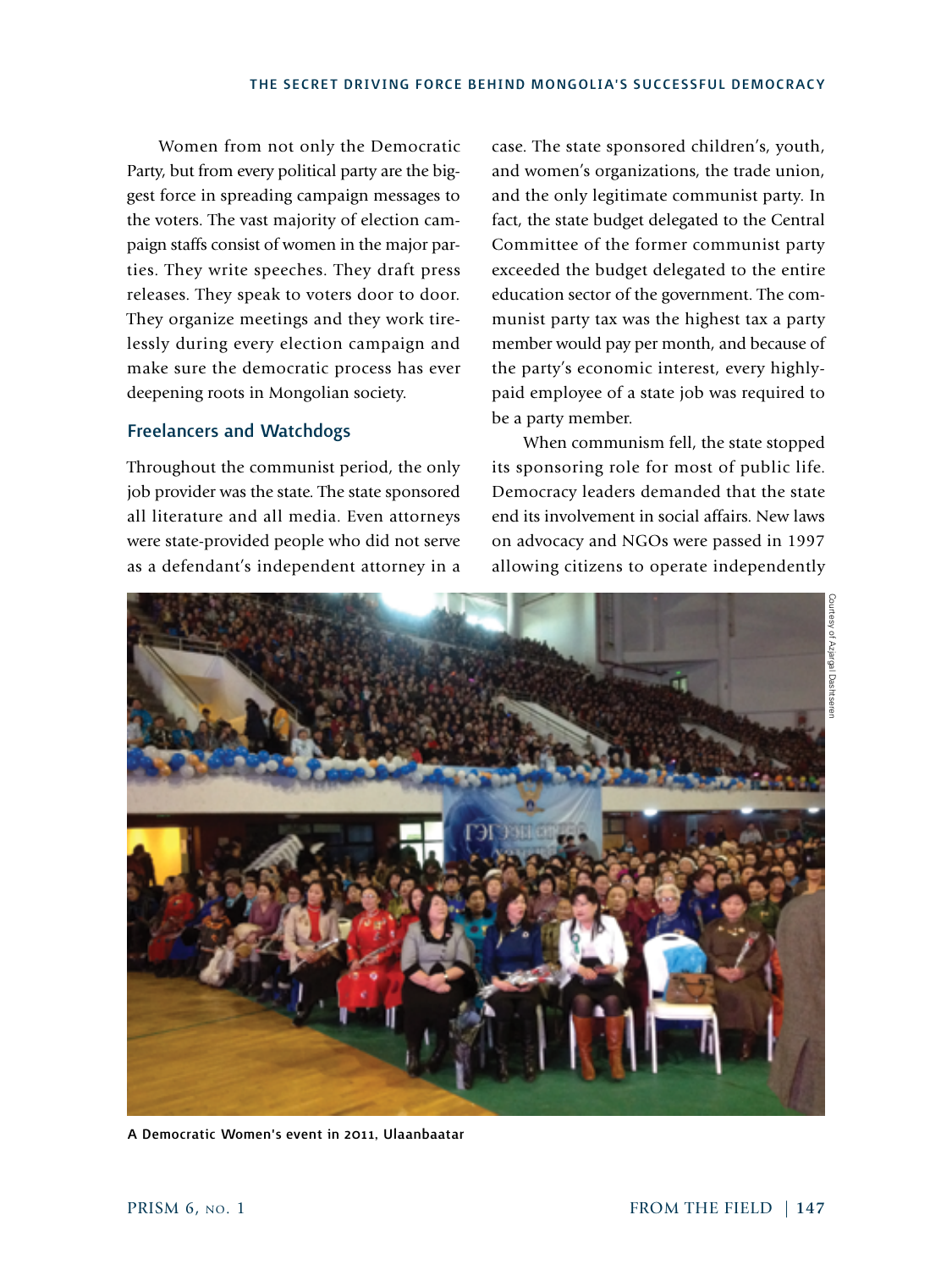from state guidance and, in many cases, against the preferences of state stakeholders.

 It required courage and expertise to take advantage of these new opportunities. The history of political repression against those who complained about state agencies or the decisions of high level officials were fresh in the minds of Mongolians. The first independent attorneys who could defend a common citizen in court were trailblazers in their autonomy from the state.

Those first defense attorneys were selfemployed by necessity. They had to live with modest income from odd jobs as Mongolians hadn't yet become accustomed to paying for such services. Curiously, the first independent defense attorneys were senior women who already had modest incomes from their pensions. As in the case of the trading pioneers, the pioneer human rights defenders were women who were forced to leave their previous jobs prematurely. To name a few who have become iconic watchdogs: women's rights defender Ms. Zanaa Jurmed; Ms. Tsend-Ayush, a defense attorney representing hundreds of victims of human rights violations; Ms. Naranjargal Khashkhuu, a tireless advocate of press freedom. In civil society as well, women took a leading role in the proliferation of NGOs. These groups were human rights activists, press freedom advocates, women's rights networkers, democracy promoting trainers, and transparency and accountability watchdogs. By 2002, five years since the law on NGOs was adopted, Mongolia had over 30 human rights watchdog organizations, all of which had women executive directors and women spokespersons.



Oyungerel Tsedevdamba setting up an office for the Liberty Center, a human rights watchdog, in August 2000. She served as its Executive Director from 2000 – 2004.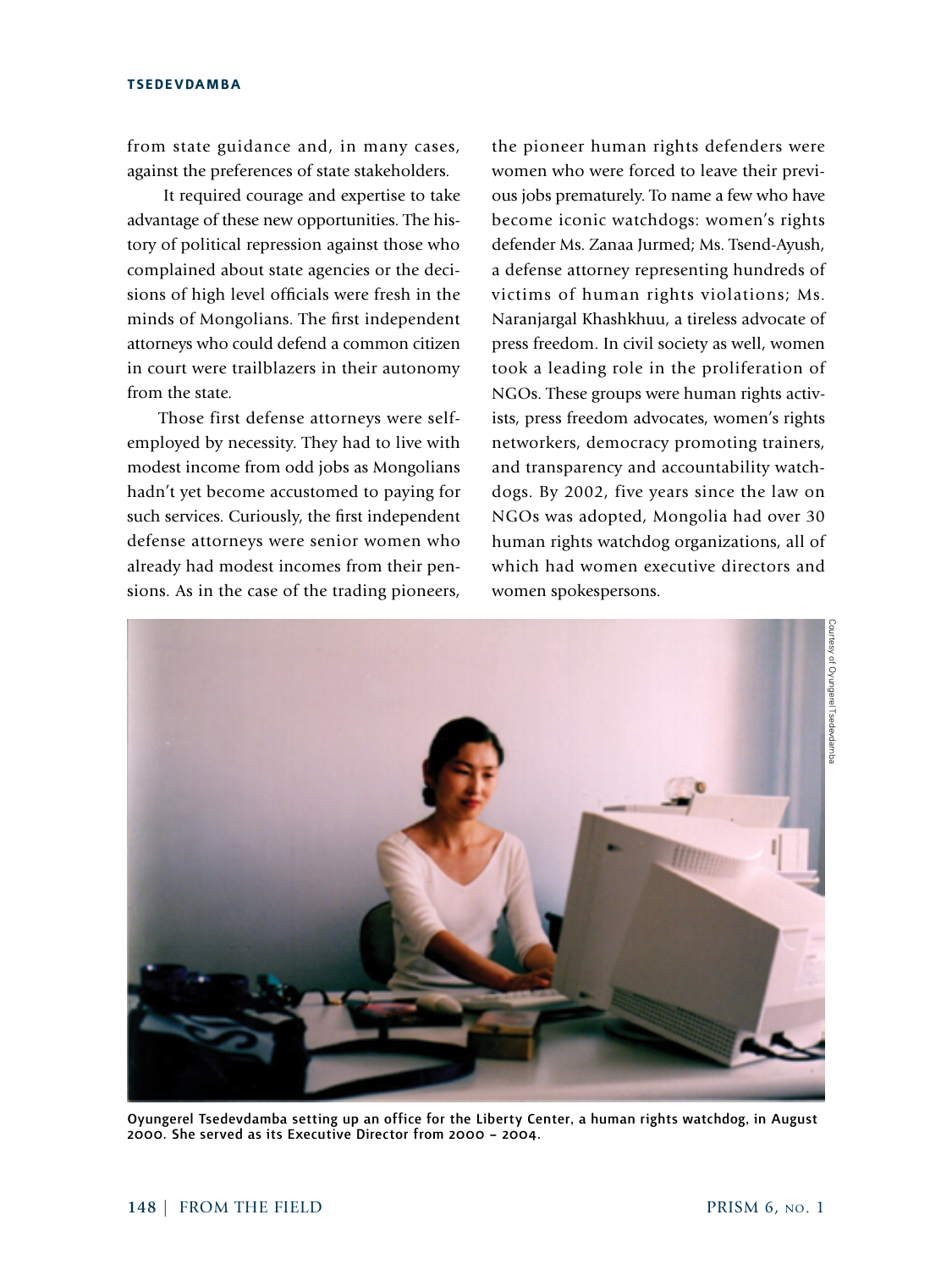Was it because most of these jobs weren't paid and required an enormous amount of time and altruism? Partly yes. Men of their generation were busy building up the private sector of newly capitalist Mongolia, and struggling to build a new consumer market in the country. Meanwhile, necessary issues for the new democratic society were addressed by unand underpaid women. Being over worked and underpaid became a lifestyle of an entire generation who worked multiple jobs among which at least one was entirely or partly philanthropic. Multi-tasking young women had to do careful family planning and the birth rate dropped by half for the first two decades of the democratic era (from 36.94 percent in 1990 to 17.9 percent in 2005).7

The other reason for women's dominance in the earliest watchdog positions was related to their courage and independence from "brotherly" networks. As mentioned above, a major change happening in the country, along with democracy, was the search for a new national identity. For the first time since 1953, the national holiday, Lunar New Year, was allowed to be celebrated without state constraints and control; and, for the first time since 1959, the Naadam festival allowed private horse-trainers to celebrate their horses in the Naadam. Men's horse-training communities were immediately formed in many provinces and *soums* (districts). The number of wrestling clubs jumped as many young men sought opportunities to join. Interest in archery and knuckle-bone shooting surged uniting men team by team. Just these four national sports brought together half a million men in little more than three years. They became "brothers of culture." Meanwhile, the rapidly growing business sector was helping

men to network among and become dependent upon each other.

When it comes to independent watchdogs, there remained only a few male journalists, accompanied by a handful of media and independent voices. Political parties would pinpoint the mistakes in each other's decisions, but would not serve as the protector of human rights or advocate a specific individual's case. The regularly and reliably operating watchdogs were not being formed from the men's world. They were to be born outside of the current legal system, and the outside of the comradely and cultural brotherhood network.

Therefore, it was natural for educated women to take on these responsibilities. Luckily, Mongolia had enough highly educated women who were passionate about these issues and who were not afraid of helping to protect human rights and individual freedom during the ups and downs of our transition period. Even today, not all basic human rights are fully guaranteed in Mongolia and watchdogs are scarce. But if Mongolia is to remain democratic, free, and peaceful, there must always be watchdogs to remind the state to address and resolve mistakes on human rights, the environment, and the other major issues of our times.

## A Natural Maturity Embraced by Families

A distinct consensus emerged during the period of Mongolia's democratic transition to leave the old communist party intact. In February 1990, following a hunger strike led by Bat-Uul Erdene—a young teacher at that time, but now the Mayor of Ulaanbaatar City—the State Deputy Hural made a change in the constitution to enable a multiparty system in Mongolia. The phrase, "The Mongolian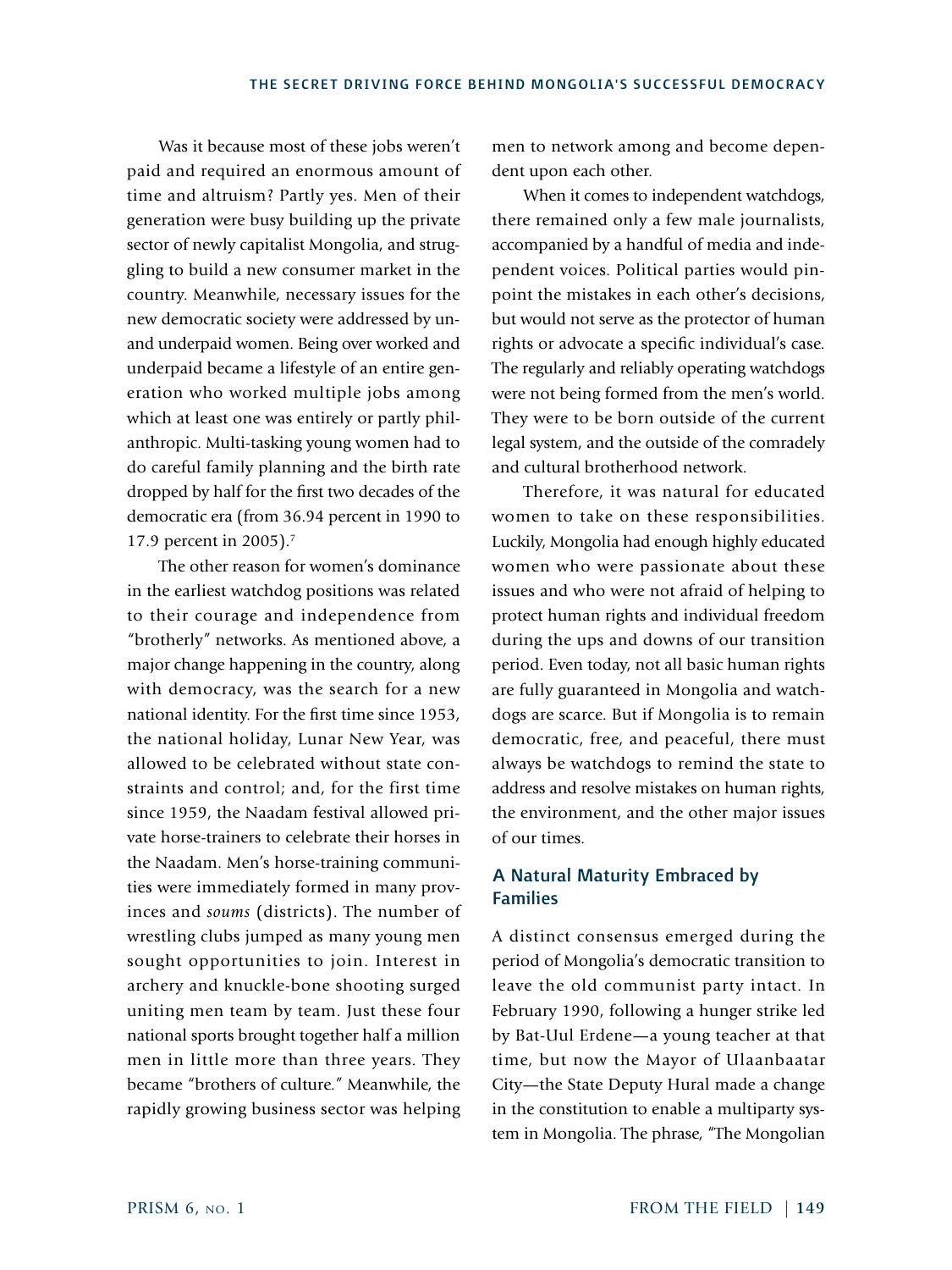People's Revolutionary Party must be the leading and guiding force of the country," was eliminated from the Constitution.

At the same time, the Eastern European countries were banning their domestic communist parties from participating in state affairs and in the multiparty systems that were forming. Even in 1993, when Russia joined the democratization process, it banned the communist party for a five-year period. Mongolia did not follow suit. Instead the old communist party of Mongolia was allowed to reinvent itself as an ordinary, competing political party.

Perhaps as a consequence, the former communist party remained in power for the majority of the 25 years of our nation's democratic changes. Newly formed political parties had no other choice than to "grow up" in

order to compete with the old communist party's established national political network.

It took six years for the new political parties to win in a national parliamentary election for the first time, and 22 years for them to achieve enough success in local elections to compete on a national basis with the former communist party, now the Mongolian People's Revolutionary Party. The Democratic Party of Mongolia, to which I belong, had to build and unify itself through the merger of 11 new parties that were born in the earliest phase of the democratic revolution.

The seemingly long and hard road of the Democratic Party of Mongolia, the Civil Will Party, and other younger political forces had national appeal. As the new parties grew naturally—without banning the older political force—Mongolians became convinced that



Campaign debate between Oyungerel from Democratic Party of Mongolia and Enkhtuvshin from Mongolian People's Revolutionary Party in Huvsgul province in 2008.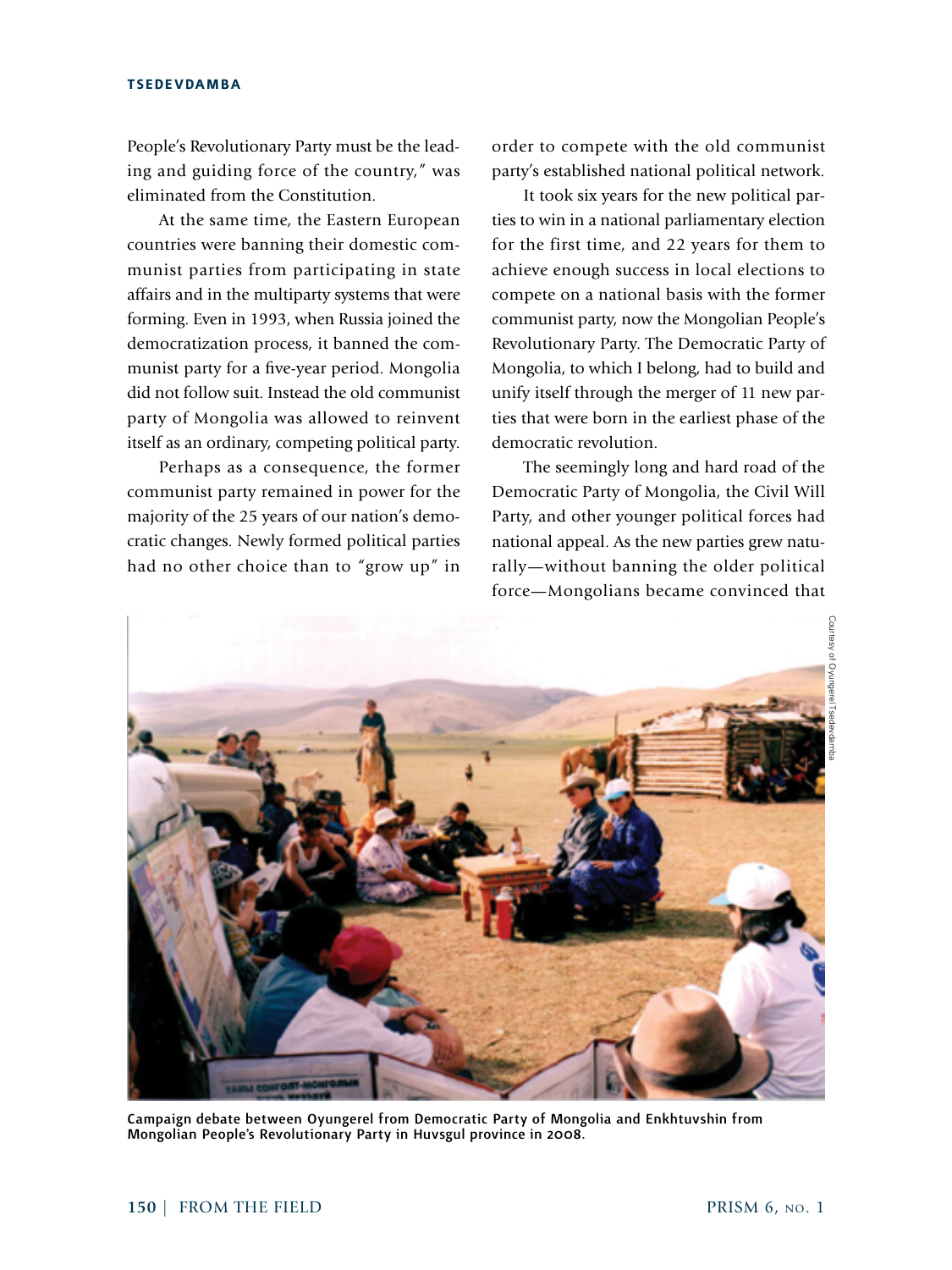transformative political and economic changes could be achieved without killing, banning, or hating others.

This process created an important peace of mind for women, who typically bear the brunt of feuding children. A mother no longer had to confront the hard dilemma of her two children belonging to two different parties. It was acceptable for one child to remain loyal to the party of his or her parents while the other decided to support a new political party, as political competition became the norm. Anxiety within families decreased and members of extended families with a range of political preferences were much more cordial with each other when the former communist party was allowed to transform itself, rather than being forcibly dissolved. But, the pressure to democratize always existed, and still exists today. Today all the political parties of Mongolia are under public demand to democratize their practices, make their budgets transparent, and enact higher gender quotas.

I recently visited my herding and farming relatives in the far north of Mongolia. It was a ceremonial family reunion where everyone was dressed up for the occasion. I teared-up when I saw them wearing their medals of honor. Half of them wore pins and medals awarded from the Mongolian People's Party, the former communist party, and half of them wore medals like "Freedom Order," given for their contribution to the democracy struggle, but mostly given to those who worked for the newly formed parties. They were all proud of who they were and their role in Mongolia's peaceful transition to democracy.

When we started discussing politics, they were all very pragmatic, arguing what the central and the local governments should do, how we should change the laws, and which national policies were making it difficult for them to make a living. I knew that this varied group would vote for different parties and that each of them had grievances with certain policies and parties. But, more importantly, I knew that if a Sant Maral poll taker were to ask them, "Do you regret that Mongolia chose democracy in 1990?" they would say, "Never!"

I enjoyed looking at my own pluralistic extended family. How different it was from what my mother saw when all her relatives had to be communist party members. How very different it was from my grandmother who saw her father, and most of our Buddhist relatives, shot dead during the Stalinist purges of the 1930s.

Mongolia is fortunate to have made its transition to democracy so peacefully, but every step of it was hard work. Each and every reform required its own meticulous "kitchen chores." Without the involvement of free, educated, dynamic, and courageous women, Mongolia's democratization could not have succeeded so well so quickly. "Kitchen chores" at home include those tasks that no one notices, no one pays, and no one gives awards for. Everyday cleaning, everyday cooking, babysitting, child-caring, livestock rounding, and so on are still underappreciated. It took a woman Minister of Agriculture, Ms. Burmaa Radnaa, to notice that the Mongolian government gives the award of "Best Herder" only to a male member of a family and that there was no woman best herder in our entire history. Beginning from 2015, "the best herder" award is given to both the husband and wife of the winning herder family.

While women herders of Mongolia rode their horses and rounded their animals in freezing temperatures during the winter of 1995, I watched news about an amazing event